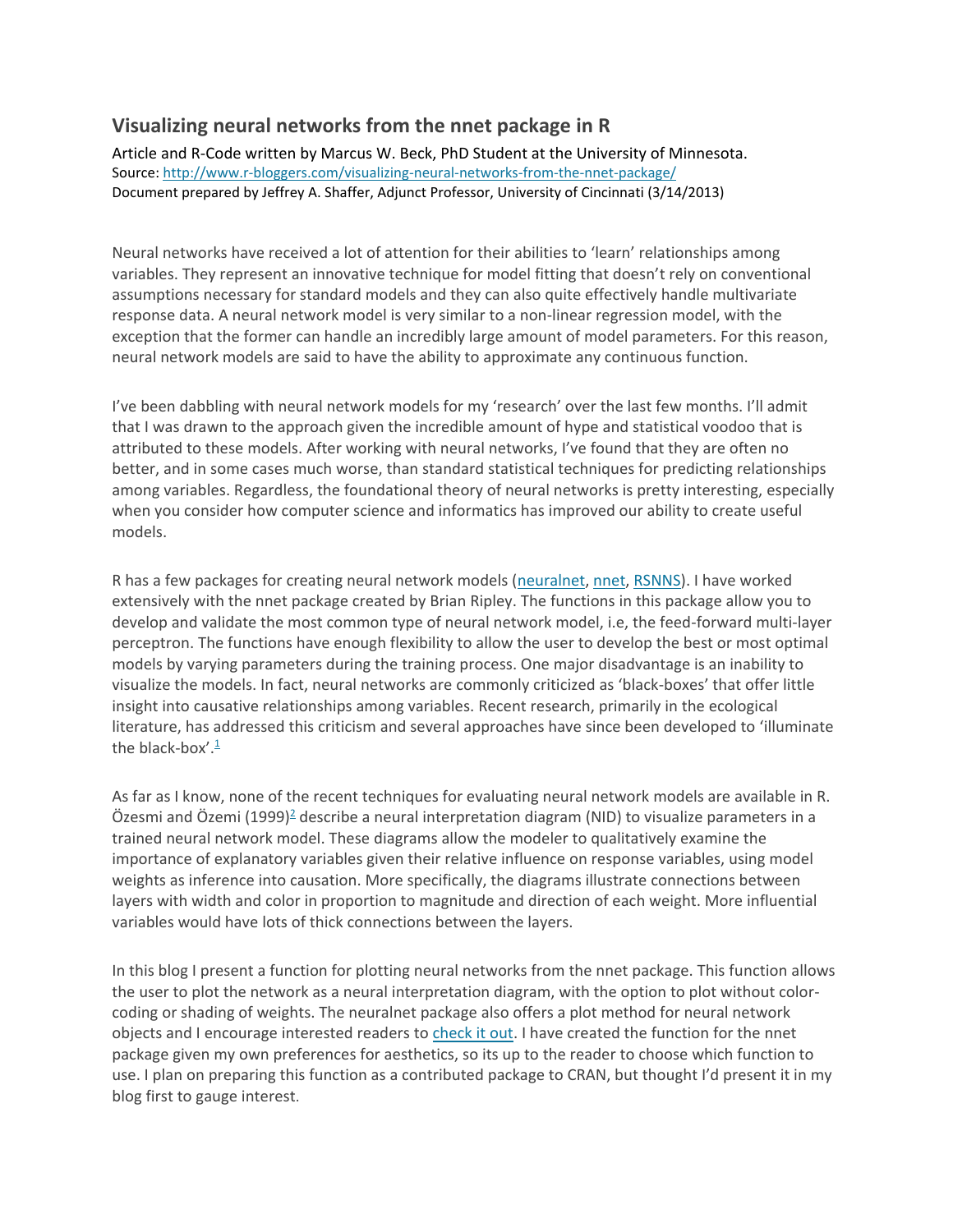Let's start by creating an artificial dataset to build the model. This is a similar approach that I used in my previous blog abou[t collinearity.](http://beckmw.wordpress.com/2013/02/05/collinearity-and-stepwise-vif-selection/) We create eight random variables with an arbitrary correlation struction and then create a response variable as a linear combination of the eight random variables.

require(clusterGeneration)

set.seed(2) num.vars<-8 num.obs<-1000

#arbitrary correlation matrix and random variables cov.mat<-genPositiveDefMat(num.vars,covMethod=c("unifcorrmat"))\$Sigma rand.vars<-mvrnorm(num.obs,rep(0,num.vars),Sigma=cov.mat) parms<-runif(num.vars,-10,10)

#response variable as linear combination of random variables and random error term y<-rand.vars %\*% matrix(parms) + rnorm(num.obs,sd=20)

Now we can create a neural network model using our synthetic dataset. The nnet function can input a formula or two separate arguments for the response and explanatory variables (we use the latter here). We also have to convert the response variable to a 0-1 continuous scale in order to use the nnet function properly (via the linout argument, see the [documentation\)](http://cran.r-project.org/web/packages/nnet/nnet.pdf).

require(nnet) rand.vars<-data.frame(rand.vars) y<-data.frame((y-min(y))/(max(y)-min(y))) names(y)<-'y'

mod1<-nnet(rand.vars,y,size=10,linout=T)

We've created a neural network model with ten nodes in the hidden layer and a linear transfer function for the response variable. All other arguments are as default. The tricky part of developing an optimal neural network model is identifying a combination of parameters that produces model predictions closest to observed. Keeping all other arguments as default is not a wise choice but is a trivial matter for this blog. Next, we use the plot function now that we have a neural network object.

First we import the function from my Github account:

```
#import function from Github
require(RCurl)
root.url<-'https://gist.github.com/fawda123'
raw.fun<-paste(
 root.url,
 '5086859/raw/17fd6d2adec4dbcf5ce750cbd1f3e0f4be9d8b19/nnet_plot_fun.r',
 sep='/'
)
script<-getURL(raw.fun, ssl.verifypeer = FALSE)
eval(parse(text = script))
rm('script','raw.fun')
```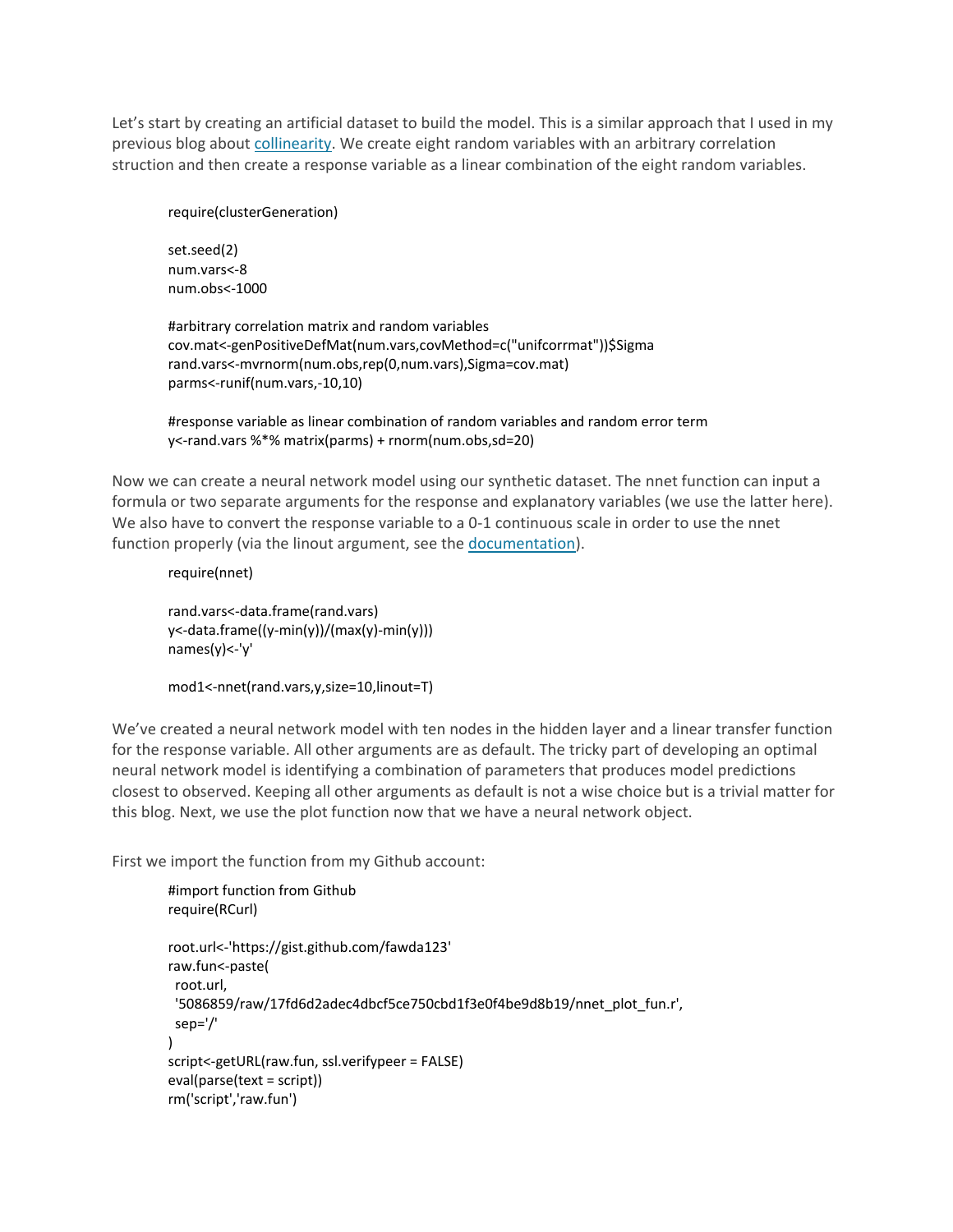Alternatively, you can load this function in the following manner:

require(devtools) source\_gist(5086859)

The function is now loaded in our workspace as plot.nnet. We can use the function just by calling plot since it recognizes the neural network object as input.

par(mar=numeric(4),mfrow=c(1,2),family='serif') plot(mod1,nid=F) plot(mod1)



The image on the left is a standard illustration of a neural network model and the image on the right is the same model illustrated as a neural interpretation diagram (default plot). The black lines are positive weights and the grey lines are negative weights. Line thickness is in proportion to magnitude of the weight relative to all others. Each of the eight random variables are shown in the first layer (labelled as X1-X8) and the response variable is shown in the far right layer (labelled as 'y'). The hidden layer is labelled as H1 through H10, which was specified using the size argument in the nnet function. B1 and B2 are bias layers that apply constant values to the nodes, similar to intercept terms in a regression model.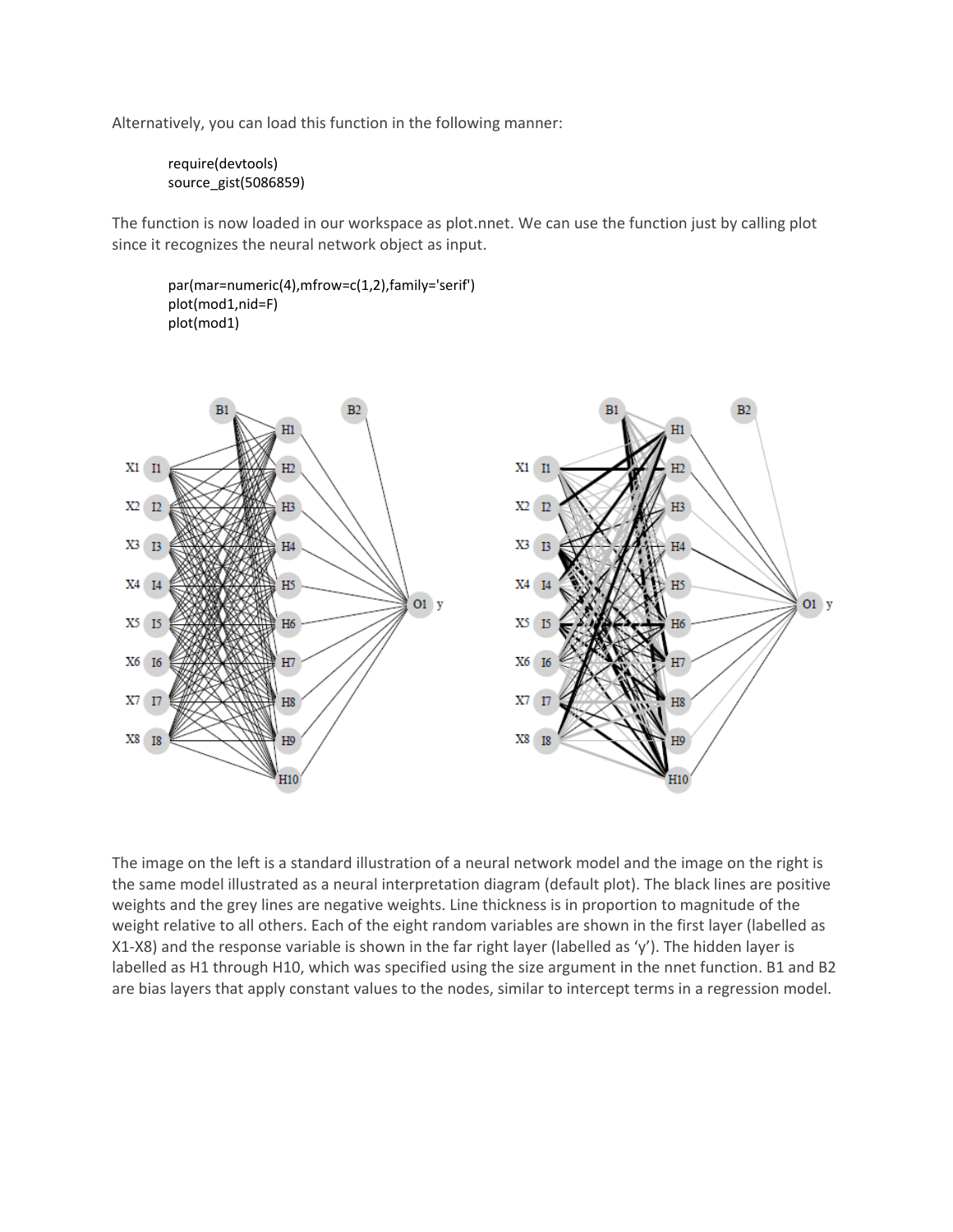The function has several arguments that affect the plotting method:

| mod.in     | model object for input created from nnet function                                                 |
|------------|---------------------------------------------------------------------------------------------------|
| nid        | logical value indicating if neural interpretation diagram is plotted, default T                   |
| all.out    | logical value indicating if all connections from each response variable are<br>plotted, default T |
| all.in     | logical value indicating if all connections to each input variable are plotted,<br>default T      |
| wts.only   | logical value indicating if connections weights are returned rather than a plot,<br>default F     |
| rel.rsc    | numeric value indicating maximum width of connection lines, default 5                             |
| circle.cex | numeric value indicating size of nodes, passed to cex argument, default 5                         |
| node.labs  | logical value indicating if text labels are plotted, default T                                    |
| line.stag  | numeric value that specifies distance of connection weights from nodes                            |
| cex.val    | numeric value indicating size of text labels, default 1                                           |
| alpha.val  | numeric value (0-1) indicating transparency of connections, default 1                             |
| circle.col | text value indicating color of nodes, default 'lightgrey'                                         |
| pos.col    | text value indicating color of positive connection weights, default 'black'                       |
| neg.col    | text value indicating color of negative connection weights, default 'grey'                        |
|            | additional arguments passed to generic plot function                                              |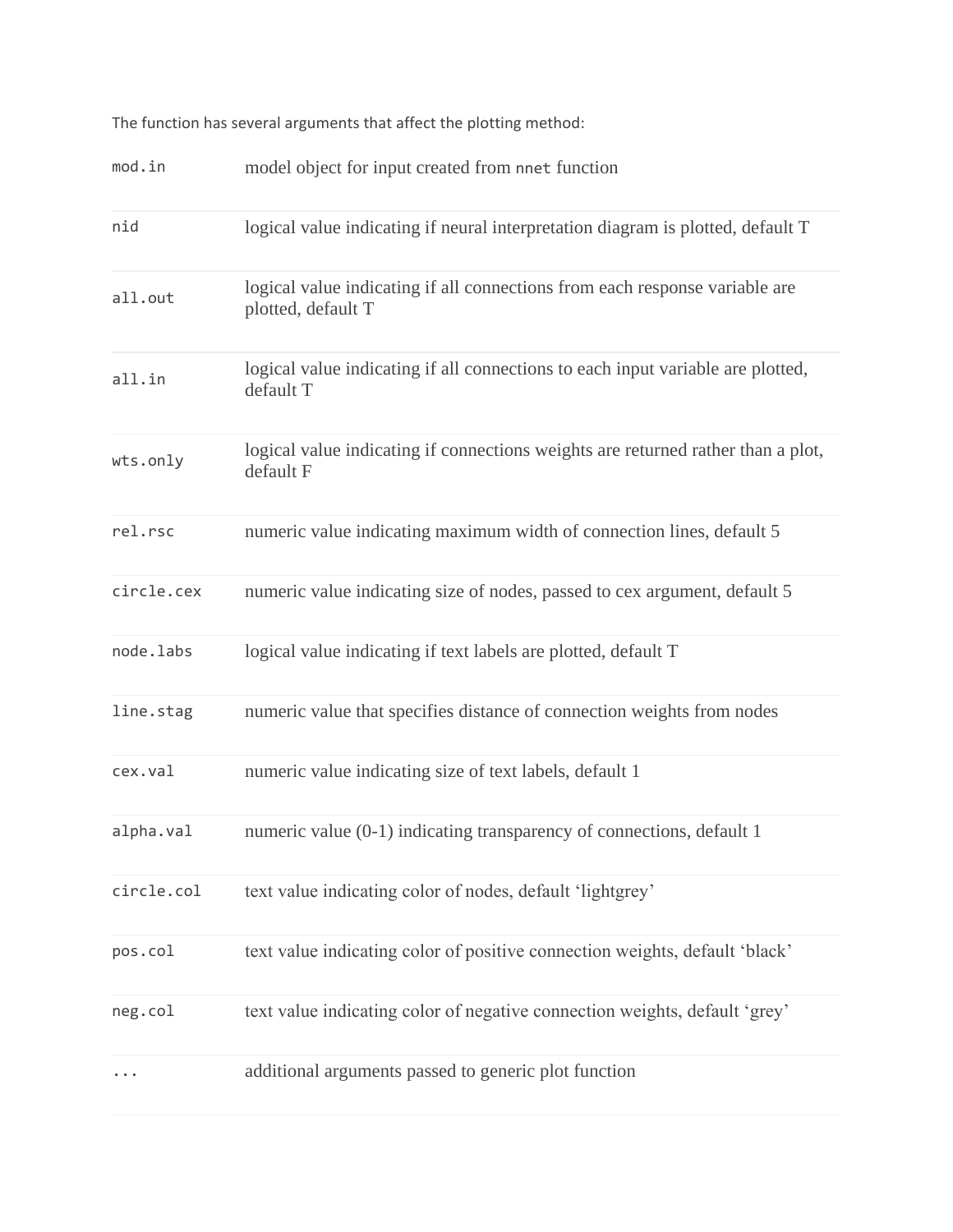Most of the arguments can be tweaked for aesthetics. We'll illustrate using a neural network model created in the example code for the nnet function:

#example data and code from nnet function examples ir<-rbind(iris3[,,1],iris3[,,2],iris3[,,3]) targets<-class.ind( c(rep("s", 50), rep("c", 50), rep("v", 50)) ) samp<-c(sample(1:50,25), sample(51:100,25), sample(101:150,25)) ir1<-nnet(ir[samp,], targets[samp,], size = 2, rang = 0.1,decay = 5e-4, maxit = 200)

#plot the model with different default values for the arguments par(mar=numeric(4),family='serif') plot.nnet(ir1,pos.col='darkgreen',neg.col='darkblue',alpha.val=0.7,rel.rsc=15, circle.cex=10,cex=1.4, circle.col='brown')

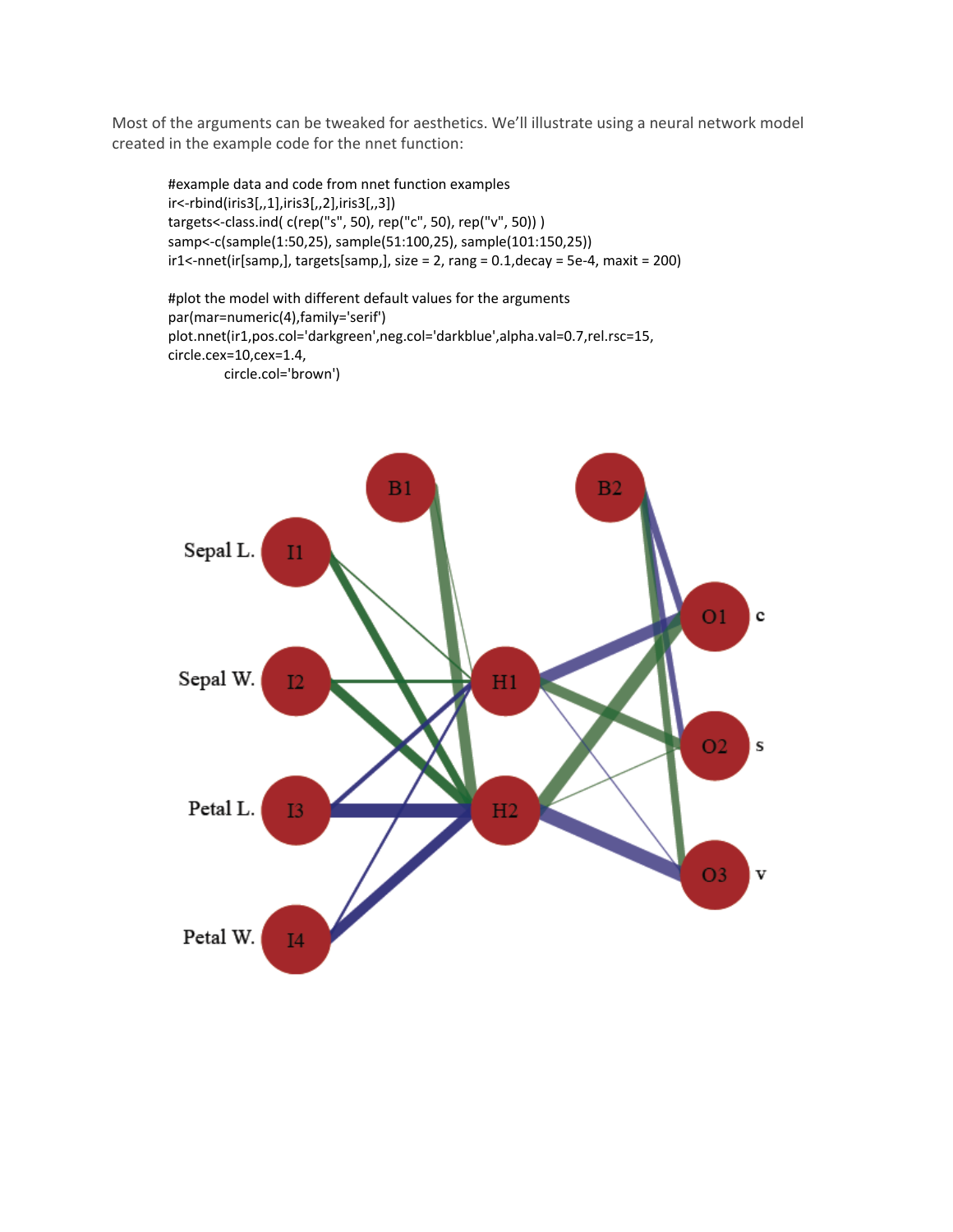The neural network plotted above shows how we can tweak the arguments based on our preferences. This figure also shows that the function can plot neural networks with multiple response variables ('c', 's', and 'v' in the iris dataset).

Another useful feature of the function is the ability to get the connection weights from the original nnet object. Admittedly, the weights are an attribute of the original function but they are not nicely arranged. We can get the weight values directly with the plot.nnet function using the wts.only argument.

plot.nnet(ir1,wts.only=T)

\$`hidden 1` [1] 0.2440625 0.5161636 1.9179850 -2.8496175 [5] -1.4606777 \$`hidden 2` [1] 9.222086 6.350143 7.896035 -11.666666 [5] -8.531172 \$`out 1` [1] -5.868639 -10.334504 11.879805 \$`out 2` [1] -4.6083813 8.8040909 0.1754799 \$`out 3` [1] 6.2251557 -0.3604812 -12.7215625

The function returns a list with all connections to the hidden layer (hidden 1 through hidden 2) and all connections to the output layer (out1 through out3). The first value in each element of the list is the weight from the bias layer.